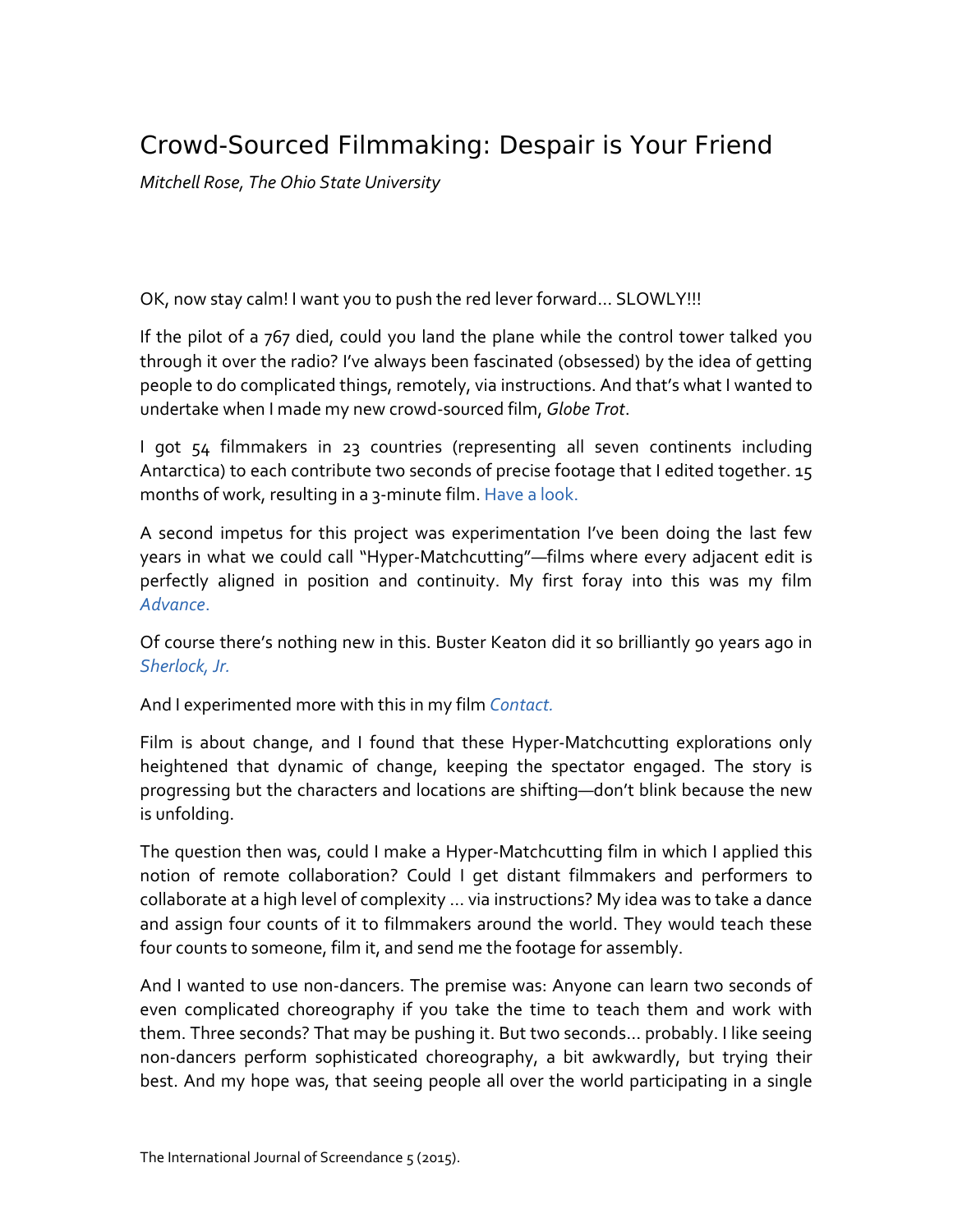choreographic thread, there would be a sense of unity in it—a sense of the democratization of dance.

My original plan was to enroll ten filmmakers around the world—sort of a who's who in dance-film—and have them each shoot 10 phrases. But knowing that each phrase might require several dozen shots until you get a good one, it seemed unreasonable to ask these 10 filmmakers to do this much work–particularly since I couldn't pay them what they'd really be worth. Even a pittance, times 10, is a lot.

But then I got an idea! Why not crowd-source this? Instead of getting 10 people to commit to doing 10 phrases, get a lot of volunteers to each do one. Sure, just crowdsource it! That'll be simple! Right.

The first step was to choreograph the dance and I enlisted Bebe Miller, my colleague at Ohio State University. I described to her the quality of movement I'd like the dance to have: a simple non-technical jauntiness. In the studio Bebe sketched out some movement and the project assistant, Ellie Escosa-Carter, followed along, learning and recording. I was amazed by the speed with which Bebe can work. It's often said that there should be no self-censorship when brainstorming, and it felt like our choreographic sessions were a sort of brainstorming. Movement would pour out of Bebe with great spontaneity, and then we'd go back and refine and shape the form.



Bebe Miller (L) and project assistant Ellie Escosa-Carter choreographing *Globe Trot*. (frame grab)

Next was testing the editing effect, to see if the concept was working visually. Ellie and I grabbed people walking around the university and taught them [a little movement very](http://vimeo.com/60112206)  [quickly.](http://vimeo.com/60112206)

Then I had to create a manual to train the filmmakers. The challenge was to make it as concise as possible. I could have gone into excruciating detail—and oh, I can do that but I'd be working with volunteer filmmakers who'd lose interest if I just gave them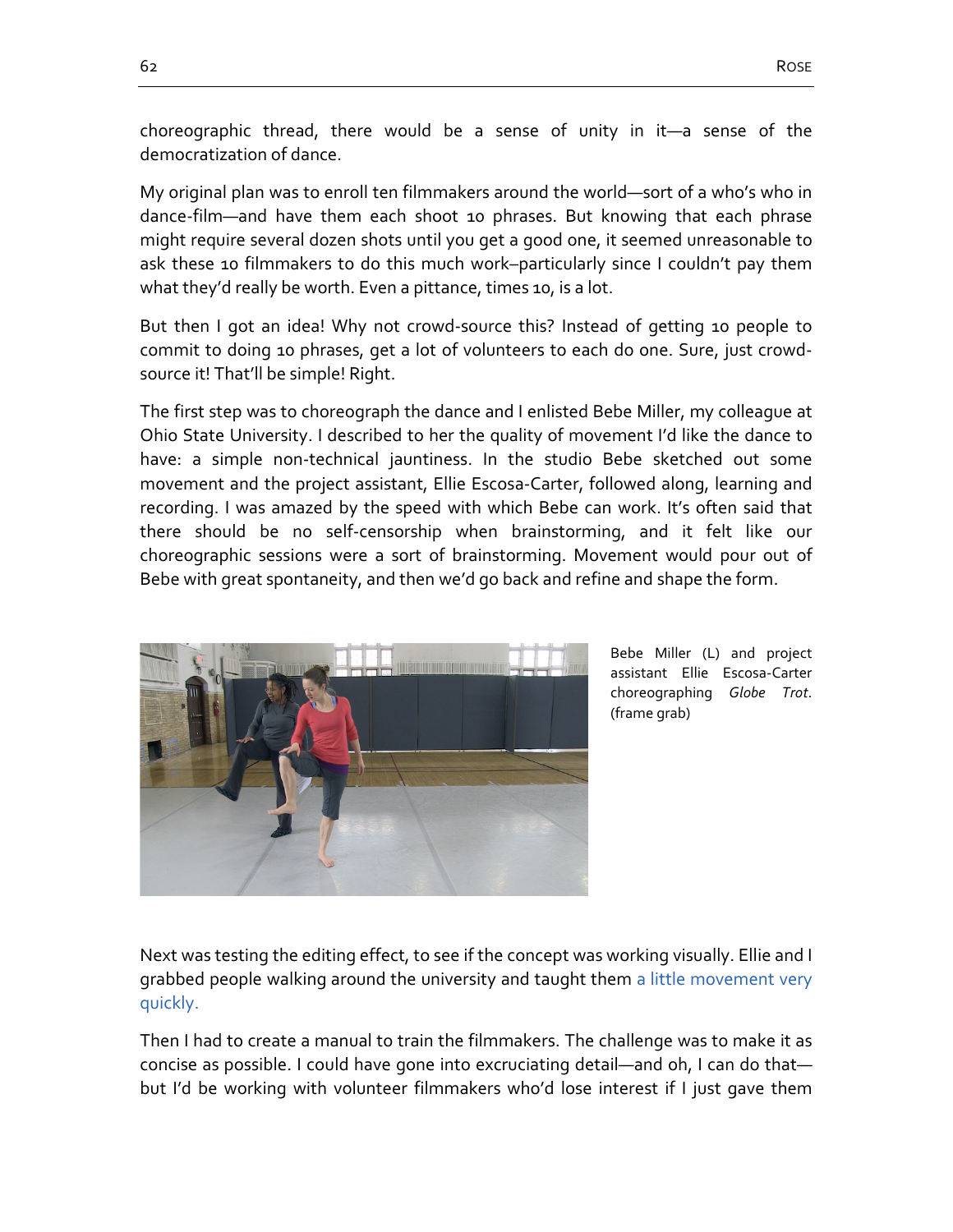dozens of pages to read. You can see the manual and training materials here: <http://www.mitchellrose.com/globetrot/>

The next challenge was finding filmmakers around the world to participate. It's not easy finding people to work just for love and it was months of searching ... more accurately, [groveling](http://vimeo.com/61797971) … utilizing social media and contacts from dance-film festival curators.

Eventually I had found 54 filmmakers.

Each filmmaker was sent their four-count phrase and a kit of materials that included a spreadsheet that showed where the performer should be in the frame. The frame was divided into ninths …



Ellie Escosa-Carter in an image from the Globe Trot manual compared to performer Krishna Kapadia in Goa, India. (frame grabs)

 $\ldots$  and so if you were assigned Measure  $4$ , Counts 2, 3,  $4$ , 5, your chart would show you that for those counts the performer should hit marks  $5, 6, 6, 5$ .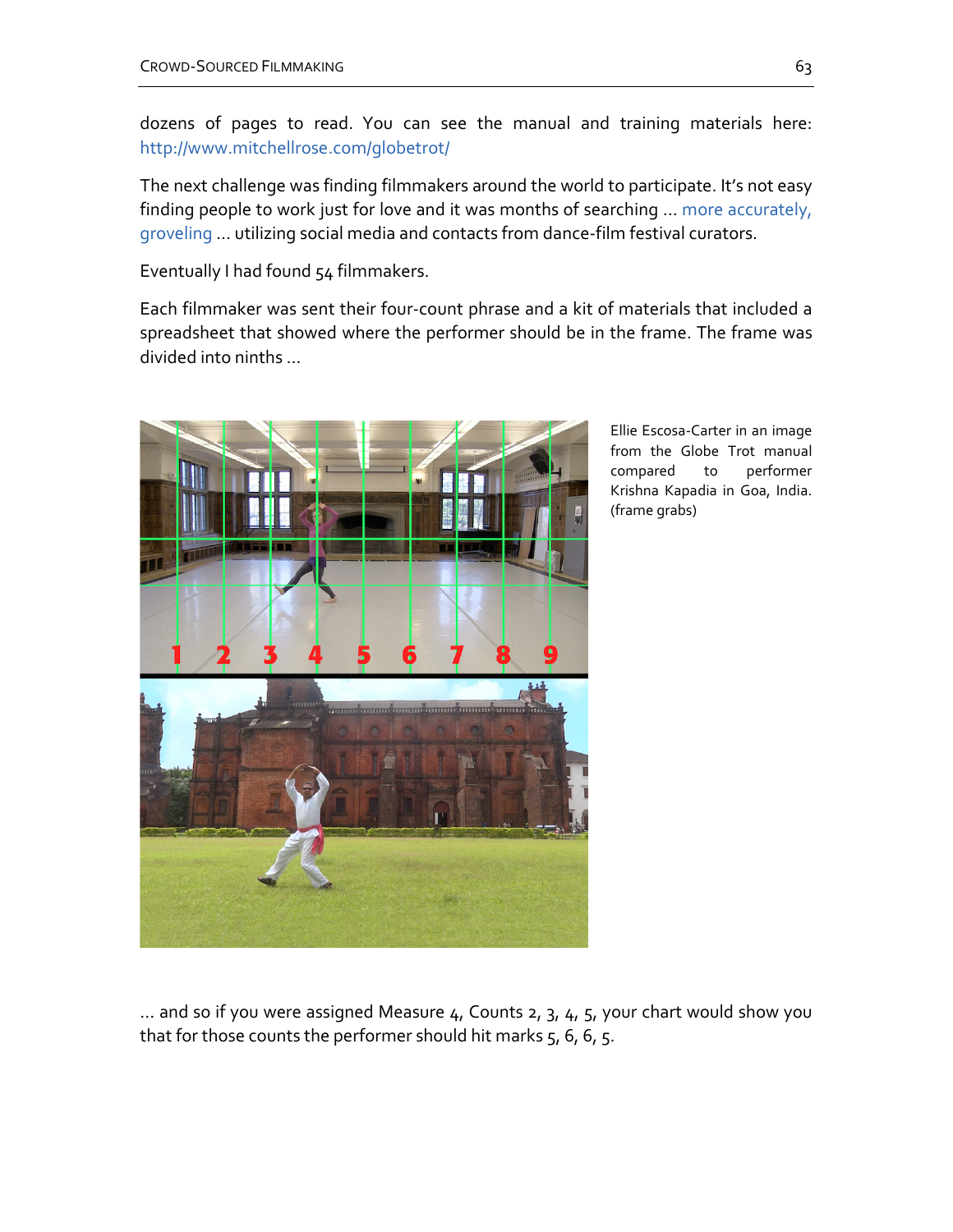A deadline of two months was set. The clips began to roll in. And I panicked. The first shots I got were incredibly off—placement wrong, choreography wrong. Utterly unusable. I feared all this work was for naught.

But then a few more came in, and though not perfect, they were close. Close enough that a little dialogue with a filmmaker willing to reshoot could get what was needed. And so began The Summer of Emails as I sent over a thousand emails offering critiques of footage and clarifying instructions for the filmmakers.

Some filmmakers sent in a few clips, some sent in dozens (God bless them). And eventually I got enough to work with—561 shots for the 111 the film needed. Imperfect placement? That's inevitable. But I could tweak the clips in editing.

I can't tell you the affection I feel for my filmmakers. Why would they do this? I don't understand it. But they stuck with it—this community around the world who've never met—and they delivered.

I'm very happy with *Globe Trot* and the film means a lot to me. I've made 25 films over the course of my career. I've done funny, I've done dramatic and conceptual and beautiful… but I've never done joyous. And it feels good to do so in a celebration of humanity. I remember when I first showed a rough cut to Bebe, her reaction was, "I love people!" That's exactly the response I want.

This technique of Hyper-Matchcutting has the effect of creating equalization. When a new image takes the place of an old image, with the same continuity of action, it says, "These things are equal." And that's what I hope the message of *Globe Trot* is—that people, all over the world, are equal.

## Biography

Prior to becoming a filmmaker, Mitchell Rose was a New York-based choreographer. His company toured internationally for 15 years. Eventually he was drawn more to visual media and chose to become a filmmaker, entering The American Film Institute as a Directing Fellow. Since A.F.I., his films have won 69 festival awards and are screened around the world.

The New York Times called him: "A rare and wonderful talent." The Washington Post wrote that his work was "in the tradition of Chaplin, Keaton, and Tati—funny and sad and more than the sum of both."